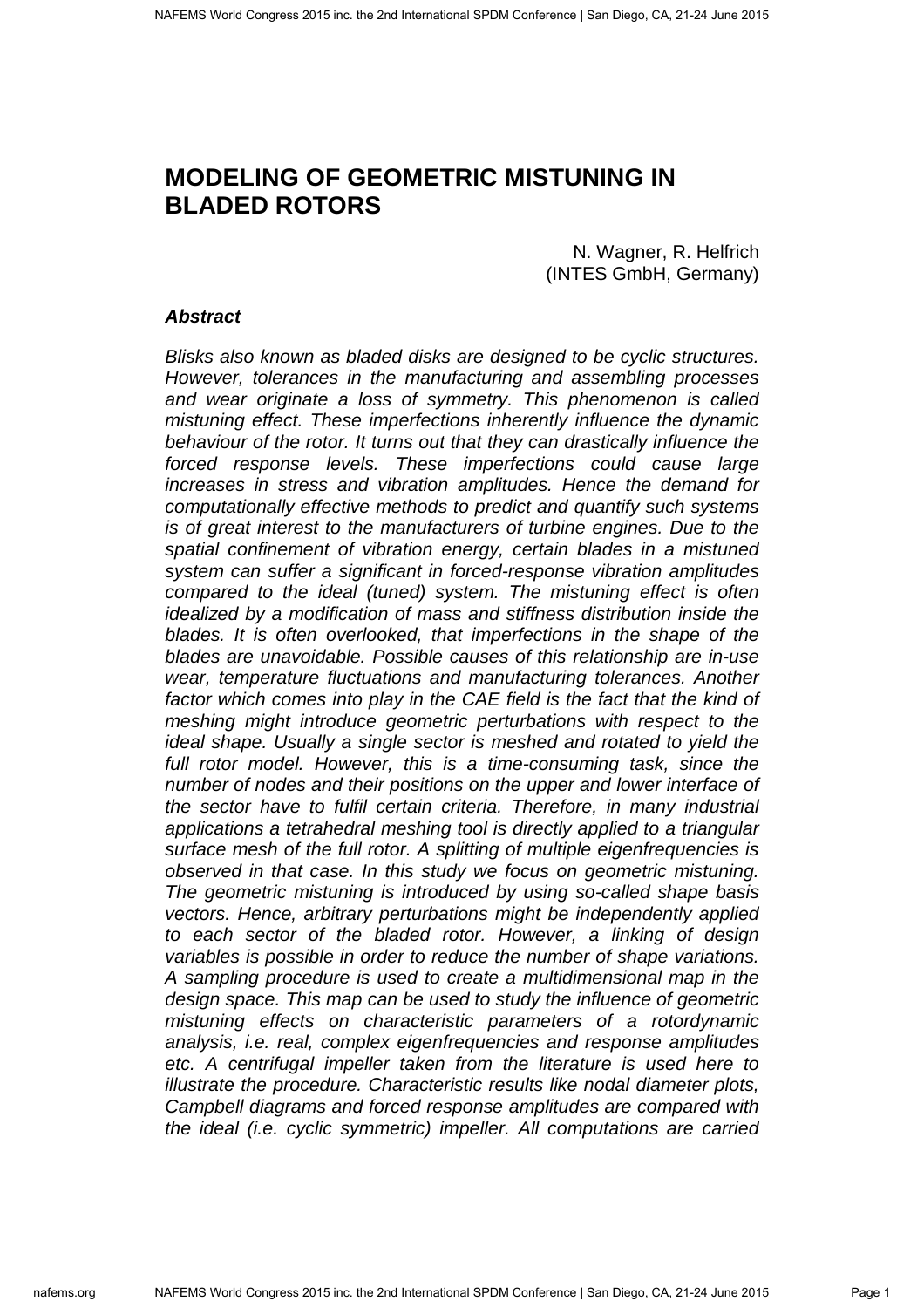out in PERMAS. PERMAS specific commands are highlighted by a preceding dollar sign and capital letters in the subsequent sections.

# **1. Overview**

Geometric mistuning refers to inevitable variations in blade geometries, which arise during the manufacturing process, assembly tolerances and non-uniform wear during service. Mistuning parameters are usually described by random variables. New measurement techniques such as coordinate measurement machines (CMM) are used to detect deviations from design intent. CMMs collect data through a geometry traversing probe that obtains spatial data points at regular intervals. A principal component analysis is applied to create a reduced basis set of the manufacturing deviations Brown [4]. Garzon [6] investigated the impact of geometric variability on axial compressor performance. Sinha developed a modified modal domain analysis for reduced-order models of bladed rotors subjected to geometric mistuning. Extremely large mistuning is considered by Bhartiya [2]. Besides geometric mistuning, other sources of mistuning are stiffness and mass variations [11]. Due to the loss of cyclic symmetry, sector analysis cannot be performed.

# **2. Geometric mistuning**

Geometric mistuning may be investigated from a statistical point of view due to its random characteristics. However, in this study we focus on a deterministic sampling procedure, where the shape of each sector can be varied on a regular grid of design variables. A wizard supports the set-up of the mesh morphing procedure. The shape basis vectors are calculated by PERMAS [12] and provided for visualization in VisPER [13]. The results of a shape modification can be exported as displacements for post-processing with the original model or as a new model with identical topology and modified coordinates. The design nodes can be interactively selected for each sector. It becomes evident that the number of necessary loops for the sampling procedure is given by

$$
L = \prod_i n_{v,i} \tag{1}
$$

where  $n_{ni}$  denotes the number of discrete values specified for the *i*-th design variable. Therefore the number of design variables is limited to a small number for industrial models, i.e. blisks with many blades.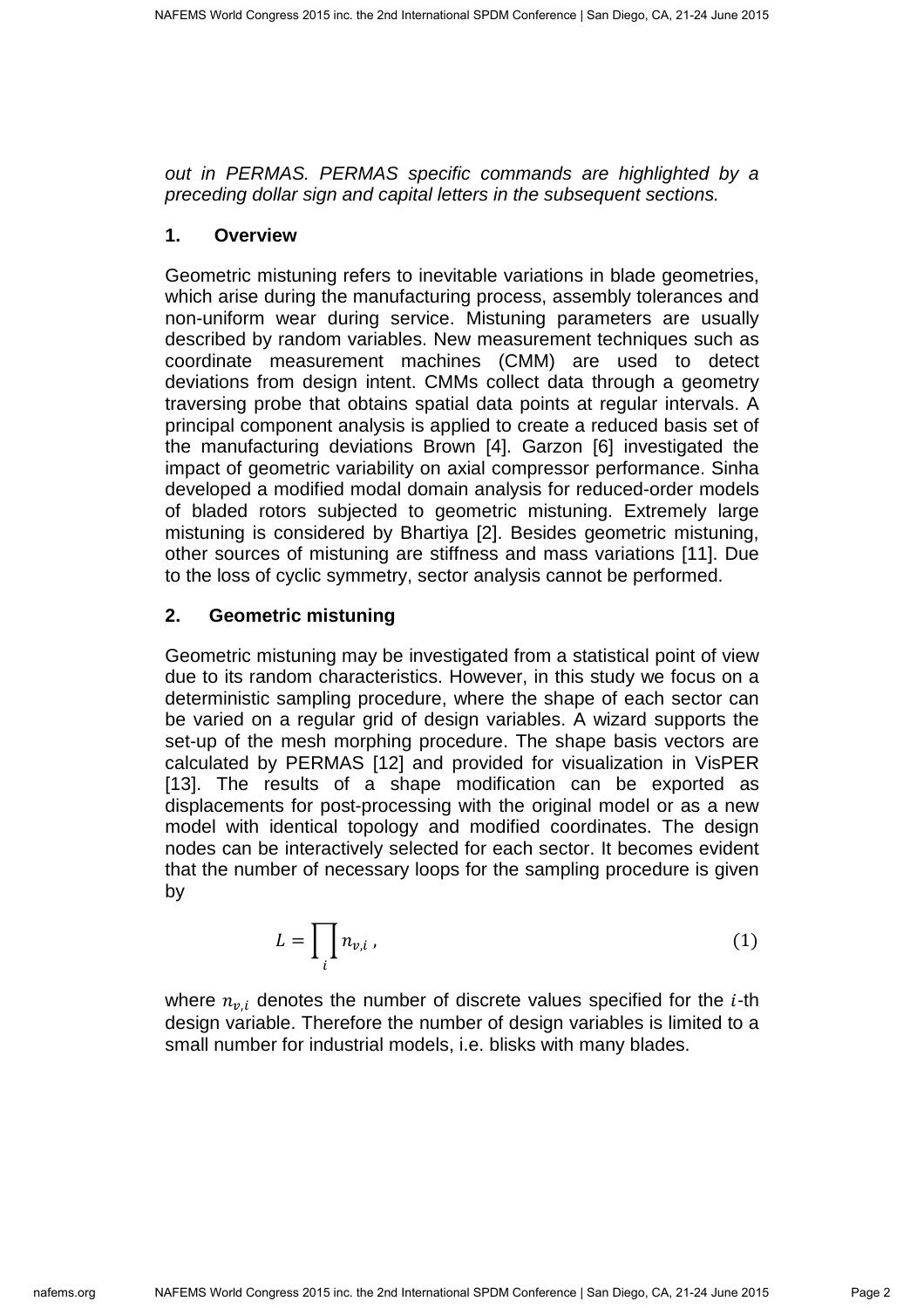#### **3. Equations of motion**

The governing equations of motion that describes a rotor system in a co-rotating reference frame is given by

$$
M\ddot{u} + (D + D_c)\dot{u} + (K + K_g + K_c)u = R(t),
$$
\n(2)

where M denotes the mass matrix, D the viscous damping matrix,  $D_c$ Coriolis matrix,  $K_c$  centrifugal stiffness matrix,  $K_g$  geometric stiffness matrix,  $K$  structural stiffness matrix and  $R(t)$  external forces. The next step is the calculation of real eigenmodes  $X = [x_1, ..., x_r]$ , including geometric and centrifugal stiffness matrices

$$
MX = (K + K_g + K_c)X \Lambda, \qquad X \in \mathbb{R}^{n \times r}
$$
 (3)

where  $r$  denotes the number of requested eigenfrequencies. The equations of motion are transformed into modal space by means of  $u =$  $X$   $q$ . The real and complex eigenvalue problems are repeatedly solved for varying shape parameters and varying speeds of the impeller

$$
\lambda \begin{bmatrix} -\widetilde{M} & 0 \\ 0 & I_r \end{bmatrix} z = \begin{bmatrix} \widetilde{D} + \widetilde{D}_c & \widetilde{K} + \widetilde{K}_c + \widetilde{K}_g \\ I_r & 0 \end{bmatrix} z, \quad z = \begin{bmatrix} \lambda q \\ q \end{bmatrix}, \quad (4)
$$

since the system matrices vary with the shape parameters  $p \in \mathbb{R}^s$ . This task is realized by the SAMPLING procedure in one computational run.

#### **Example**

The example is taken from Wang et. al. [11]. The industrial impeller Fig. 1 consists of a cover component, a disk component and eleven blades. The material of the impeller is an alloy steel. Each sector consists of 5064 second-order tetrahedral elements. Therefore we ensure that the shape and the size of each of the blades are cyclically identical. The impeller was assumed to be restrained at the inner bore diameter. All geometrical and physical parameters are given in Table 1.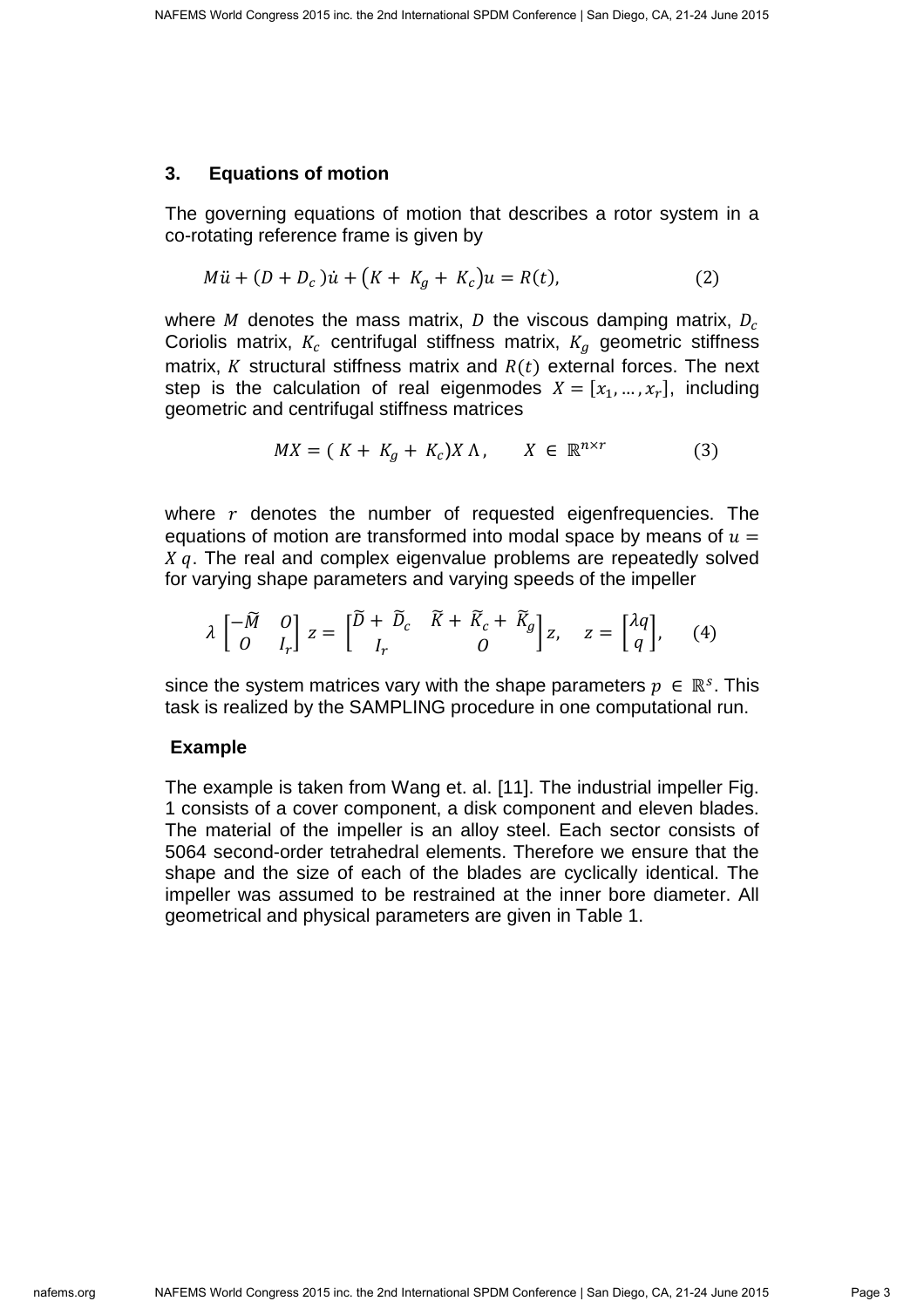| Inner diameter $d_i$ [m]            | 0.096  |
|-------------------------------------|--------|
| Outer diameter $d_o$ [m]            | 0.4    |
| Young's modulus E [Gpa]             | 214.6  |
| Density $\rho$ [kg/m <sup>3</sup> ] | 7850.  |
| Poisson's ratio $\nu$               | 0.3006 |

#### **Table 1: Geometrical and physical parameters of the impeller**

The first eleven eigenfrequencies of the initially cyclic symmetric impeller are given in Table 2. It turns out that mode 9 is missing in the reference paper by Wang et. al. [11]. The nodal diameter plot is given in Fig. 2. The modal assurance criteria (MAC) matrix measures the degree of proportion between two modal vectors in the form of a correlation coefficient. MAC is defined by

$$
MAC(\Phi_r, \Phi_s) = \frac{|\phi_r^{\mathrm{T}} \Phi_s|^2}{(\phi_r^{\mathrm{T}} \phi_r)(\phi_s^{\mathrm{T}} \phi_s)} \tag{5}
$$

where  $\phi_r, \phi_s$  are real eigenvectors. For  $r=s$  the MAC value should be close to unity; for  $r \neq s$  the MAC value should be low. However, in case of cyclic symmetric structures, modes with an identical number of nodal diameters are geometrically similar. Hence the MAC matrix can be used to identify modes with an identical number of nodal diameters. For this purpose logarithmically scaled MAC values are used in the graphical representation Fig. 3.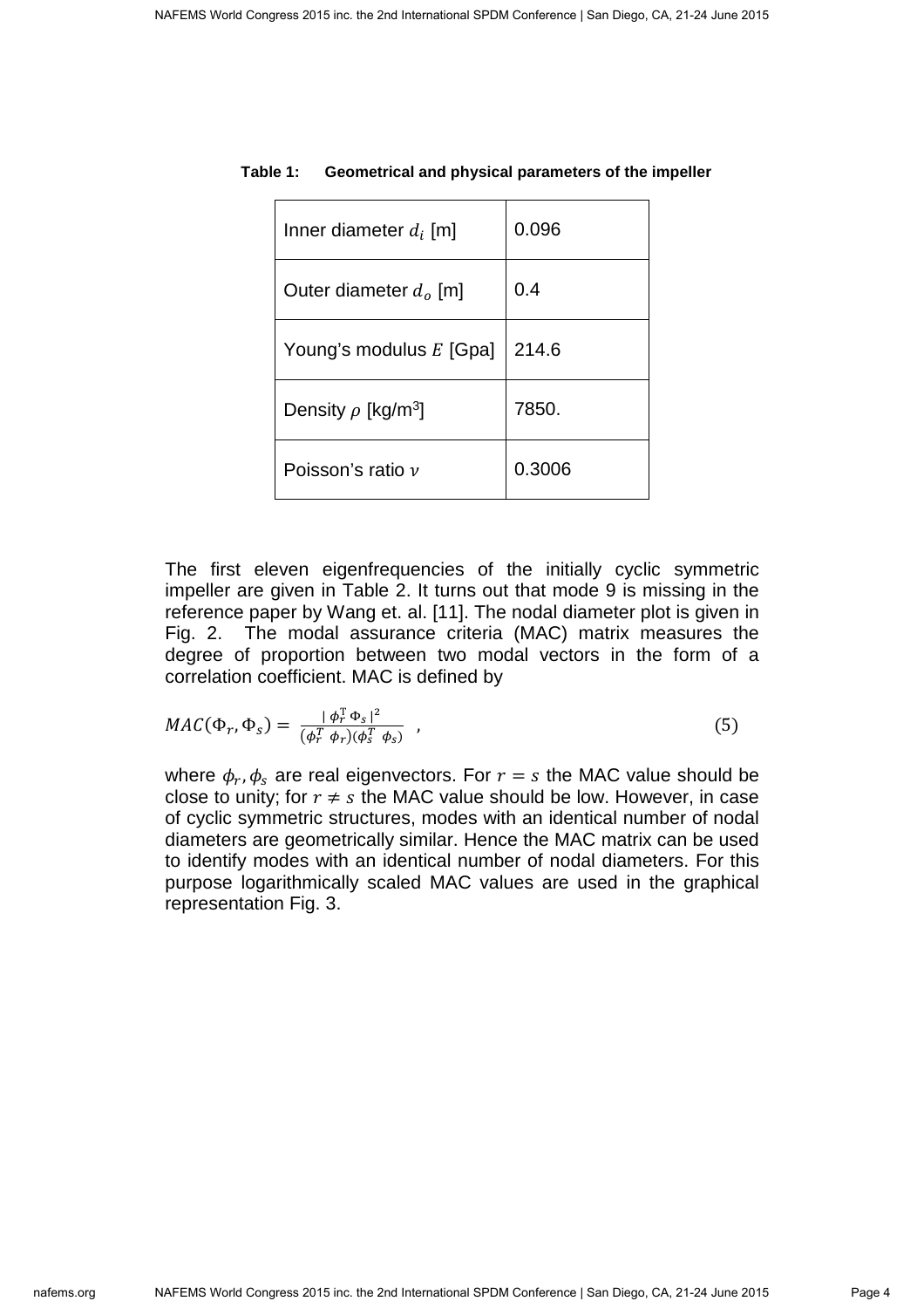| Mode index       | Nodal diameter | PERMAS $f_i$ [Hz] | Wang et.al. |
|------------------|----------------|-------------------|-------------|
| 1                | $\mathbf 0$    | 1046.64           | 1046.60     |
| $\overline{2}$   | 1              | 2112.98           | 2113.00     |
| 3                | 1              | 2112.98           | 2113.00     |
| $\overline{4}$   | $\mathbf 0$    | 2568.72           | 2568.70     |
| 5                | $\overline{2}$ | 2706.62           | 2706.60     |
| $\,6$            | $\overline{2}$ | 2706.62           | 2706.60     |
| $\overline{7}$   | 1              | 3429.87           | 3429.80     |
| 8                | 1              | 3429.87           | 3429.80     |
| $\boldsymbol{9}$ | $\mathbf 0$    | 3646.76           |             |
| 10               | 3              | 3816.40           | 3816.20     |
| 11               | 3              | 3816.40           | 3816.20     |

|  | Table 2: | First ten natural eigenfrequencies of the tuned impeller |
|--|----------|----------------------------------------------------------|
|--|----------|----------------------------------------------------------|

Mistuning has been introduced by varying the shape of the blades. For this purpose the surface normal displacement is modified by introducing so-called shape basis vectors at each blade. One or several inner nodes of the design element are selected as design nodes. Each movement of a design node leads to a smooth mesh modification in the whole design element. A mesh modification which is originated by a unit change of a single design variable is called shape basis vector. Thus geometric mistuning modifies both the mass and the stiffness matrices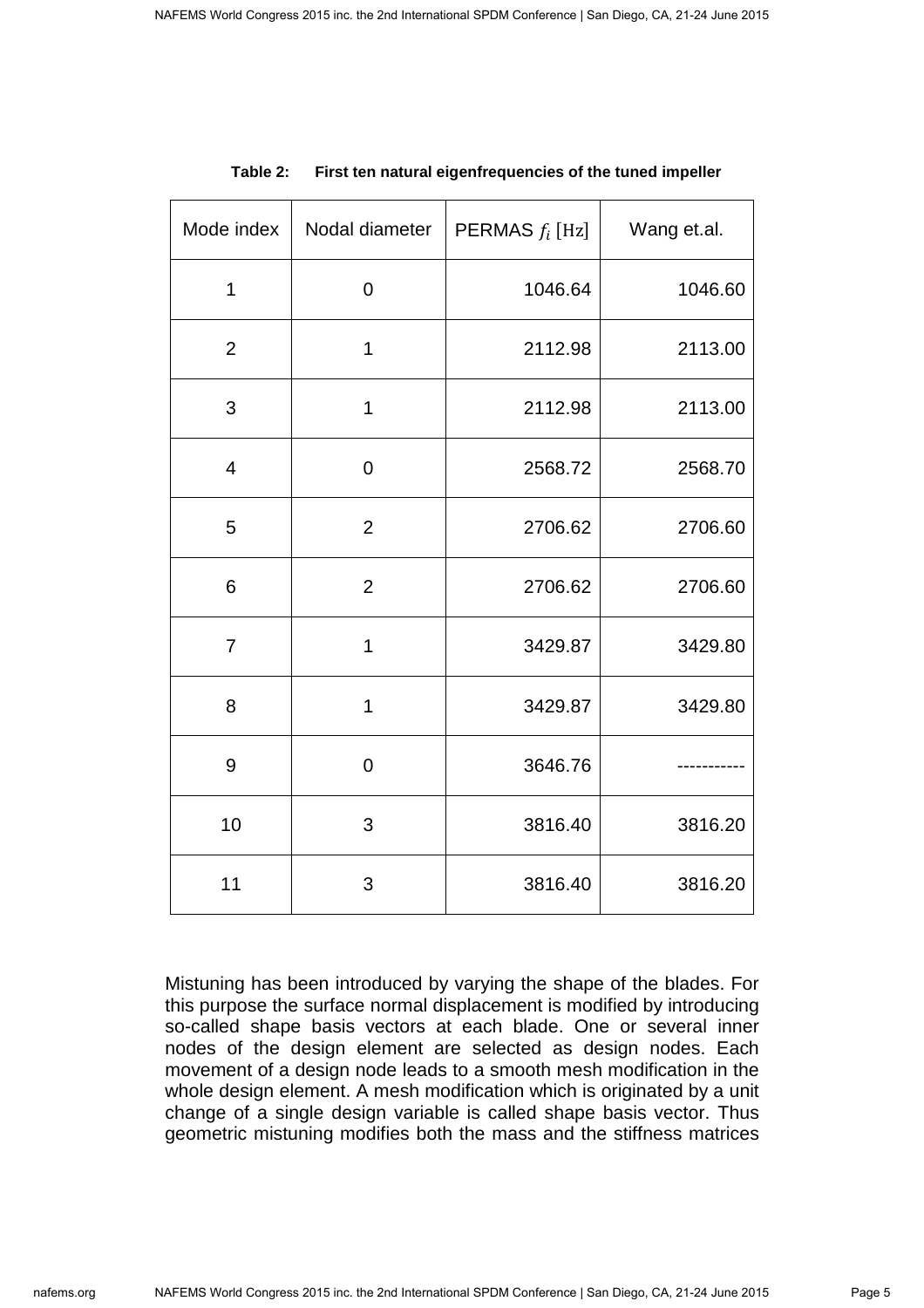of each sector by varying amounts. An element test is integrated in PERMAS, to restrict the mesh distortion to an allowable limit.

In order to reduce the number of 11 design parameters  $p \in \mathbb{R}^{11}$  to only two, we assume that there are only two distinct nominal blades, type A and type B, arranged in the alternating pattern  $ABAB$  ... A represented by  $p_1, p_2$  as depicted in Fig. 4. The linking between different design variables is achieved by \$DSVLINK. A wizard for shape optimization is available in VisPER and can be used to complete the finite element model with respect to the mesh morphing task. It provides guidance through the different steps of optimization modelling in a user-friendly way. The results of the mesh morphing process can be exported as displacements for post-processing with the original model or as new model with identical topology and modified coordinates.

The design parameters  $p_1, p_2$  are uniformly distributed over a square grid  $[-4,4] \times [-4,4]$ . Overall 81 parameter combinations are available.



Figure 1: Industrial impeller. Each colour represents one sector.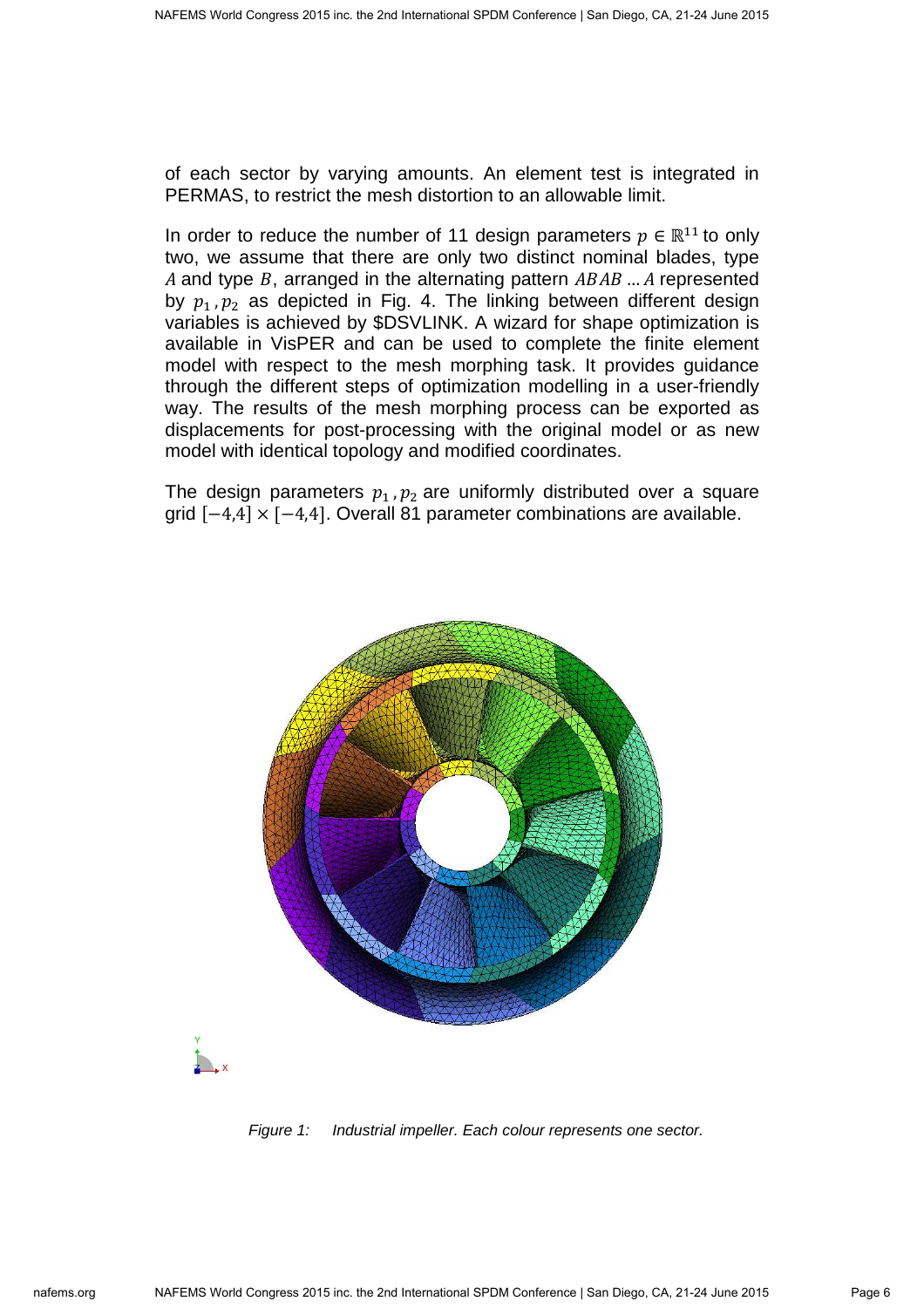

Figure 2: Nodal diameter plot of the nominal impeller



Figure 3: Modal assurance criterion logarithmic scale. Dark squares denote a strong correlation between eigenvectors.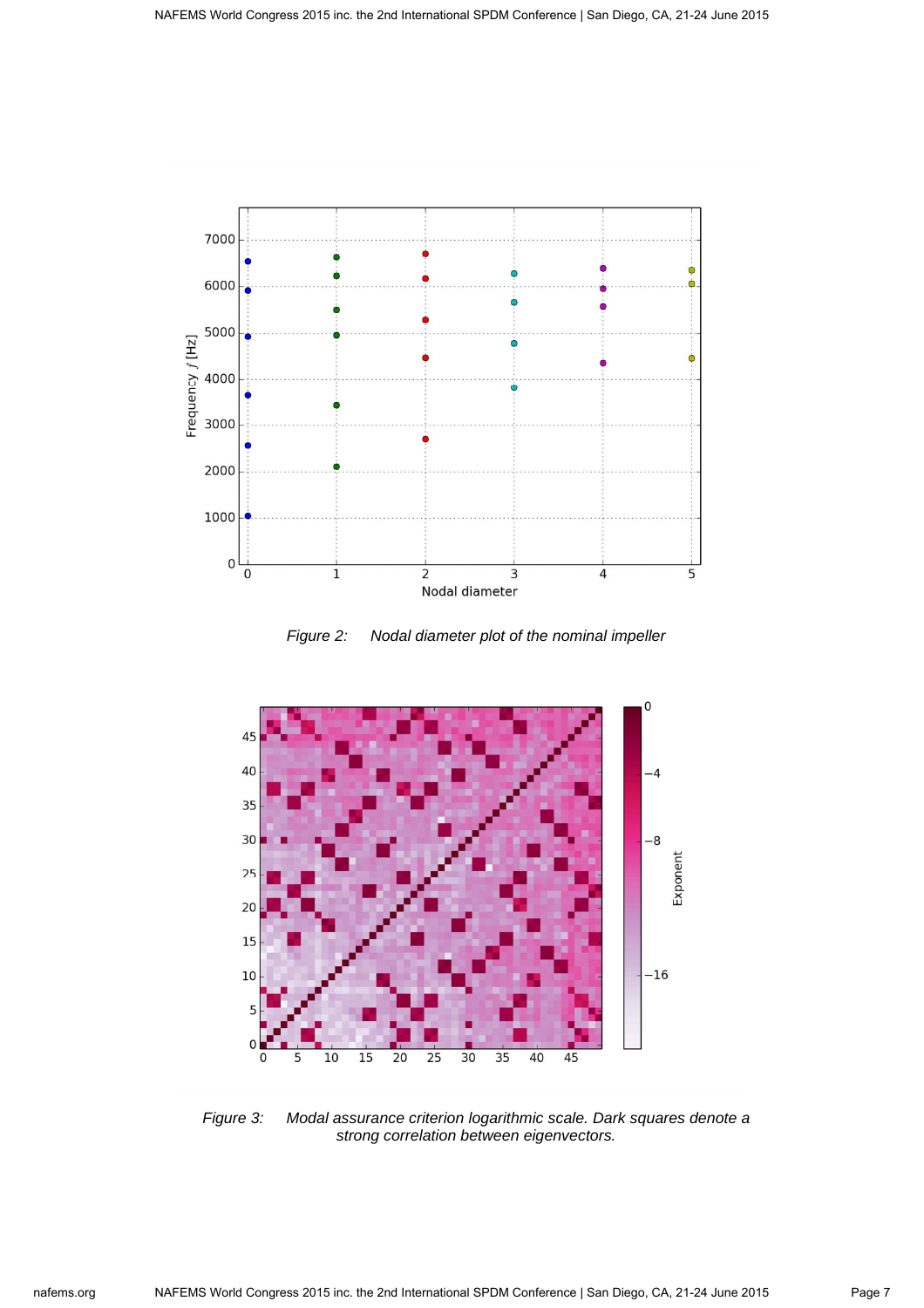

Figure 4: Design element and corresponding shape basis vector denoted by a red arrow. Red dots denote boundary/interface nodes of the design element/sector.



Figure 5: The first eleven eigenfrequencies of the impeller as a function of design variables. The vertical line at x=41 denotes the tuned (unperturbed) impeller.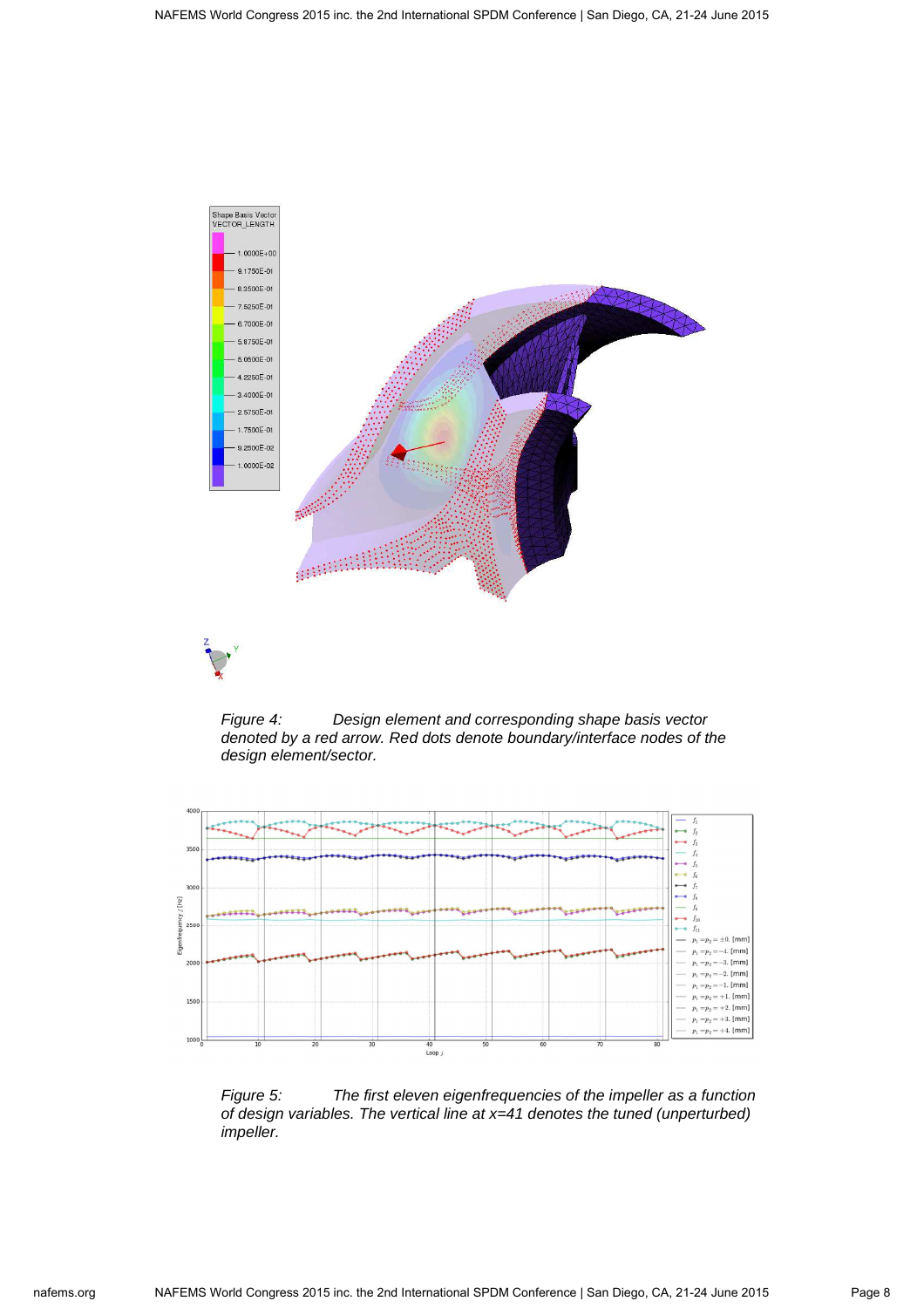The cyclic symmetry is also preserved at  $x_i = 10$  ( $i - 1$ ) + 1,  $i = 1, ..., 9$ , where double eigenfrequencies are present. These parameter combinations are characterized by identical shape variations  $p_1 = p_2 =$  $p$ . The design node itself is rotated for each sector in this study. That means, that the mesh modification is cyclic symmetric.



Figure 6: Fourth eigenfrequency as a function of shape parameters

A global minimum for the fourth eigenfrequency (Fig. 6) is achieved in the vicinity of the nominal settings, whereas the eighth eigenfrequency is maximized (see Fig. 7).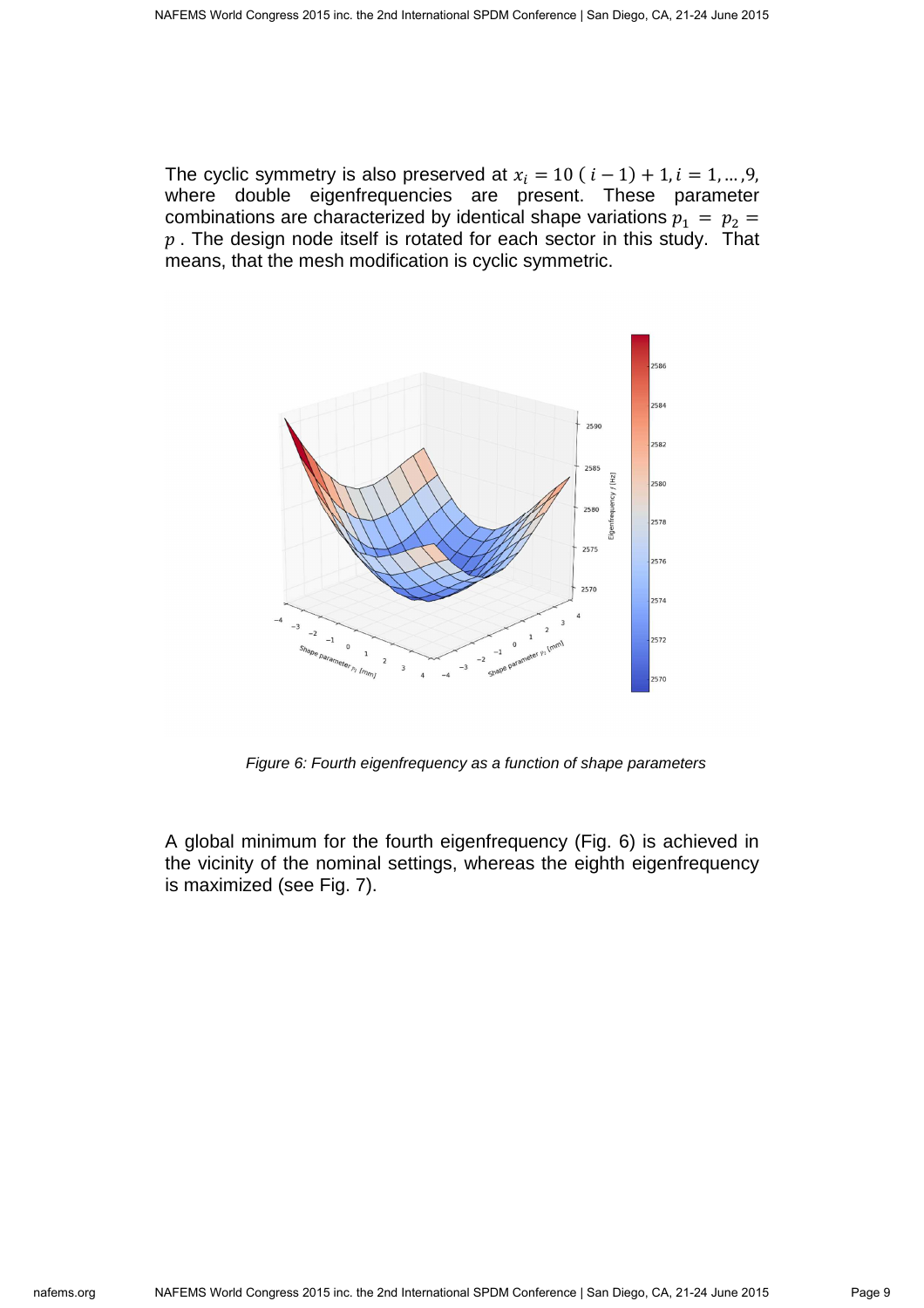

Figure 7: Eighth eigenfrequency as a function of shape parameters

## **4. Conclusions**

The effects of geometric mistuning on the free response of initially cyclic symmetric structures is of great interest. All the necessary tools are provided by PERMAS/VisPER to perform a SAMPLING analysis in a seamless process chain. Sensitivities of system parameters such as eigenfrequencies with respect to geometric perturbations can be used for intentional mistuning.

## **5. References**

- [1] Beck, Joseph; Brown, Jeffrey; Cross, Charles, Slater, Joseph (2014), Component-mode reduced-order models for geometric mistuning of integrally bladed rotors. AIAA Journal, Vol. 52, pp. 1345--1356
- [2] Bhartiya, Yasharth; Sinha, Alok (2013), Reduced order modelling of a bladed rotor with geometric mistuning: Alternative bases and extremely large mistuning. International Journal of Gas Turbine, Propulsion and Power Systems, Vol. 5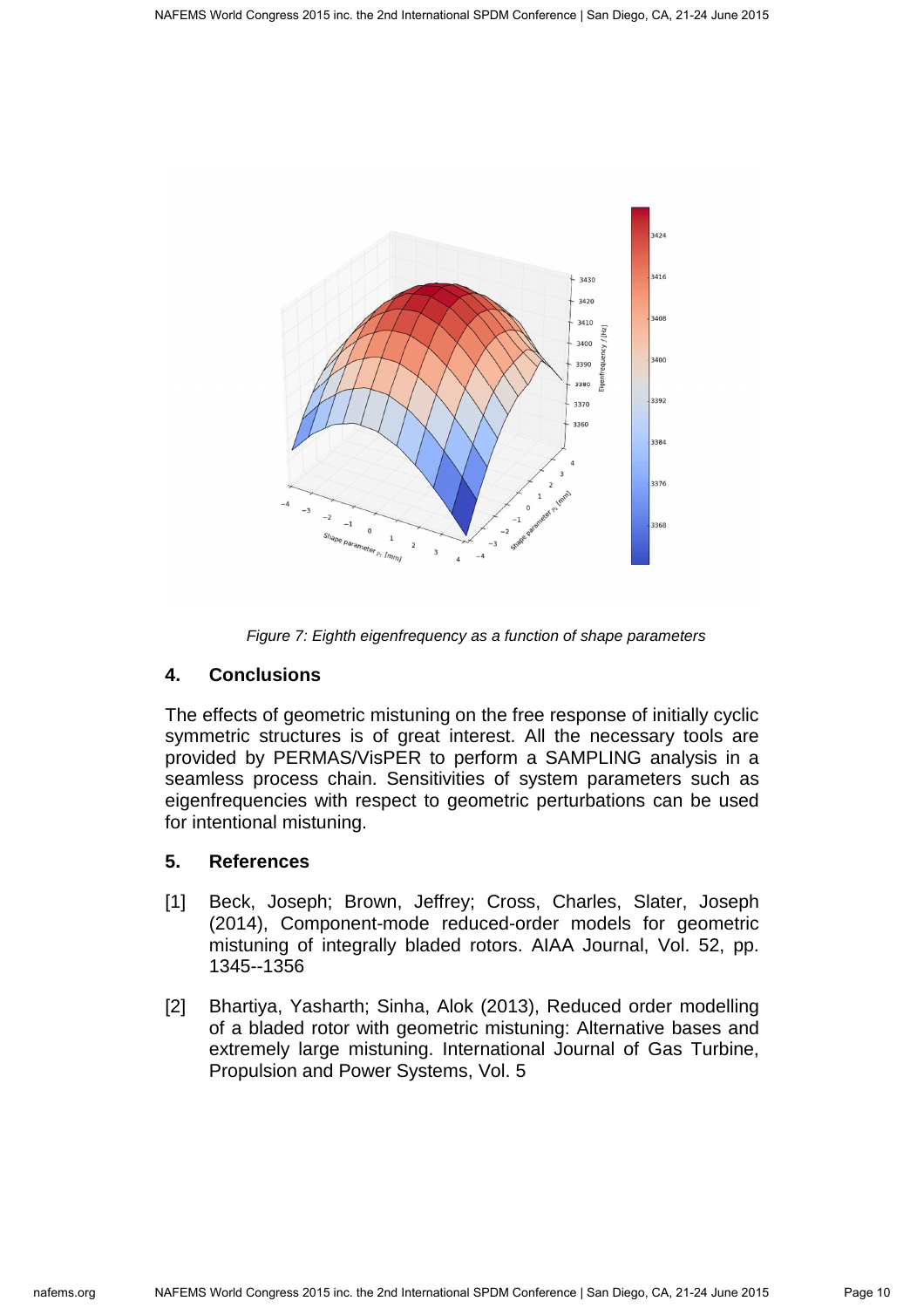- [3] Bhartiya, Yasharth; Sinha, Alok (2014). Accuracies of reduced order models of a bladed rotor with geometric mistuning, Journal of Turbomachinery. Vol. 136
- [4] Brown, Jeffrey M.; Grandhi, Ramana V. (2008). Reduced-order model development for airfoil forced response, International Journal of Rotating Machinery, Vol. 2008, 12 pages
- [5] Ganine, Vladislav; Legrand, Mathias; Michalska, Hannah; Pierre, Christophe (2009). A sparse preconditioned iterative method for vibration analysis of geometrically mistuned bladed disks. Computers and Structures, Vol. 87, pp. 342—354.
- [6] Garzon, Victor E.; Darmofal, David L. (2003) Impact of geometric variability on axial compressor performance, Journal of Turbomachinery, Vol. 125, pp. 692—703.
- [7] Sinha, Alok (2008), Vibratory parameters of blades from coordinate measurement machine data. Journal of Turbomachinery. Vol. 130.
- [8] Sinha, Alok (2009), Reduced-order model of a bladed rotor with geometric mistuning. Journal of Turbomachinery. Vol. 131.
- [9] Sinha, Alok; Bhartiya, Yasharth (2011), Modeling geometric mistuning of a bladed rotor: Modified modal domain analysis. IUTAM Symposium on Emerging Trends in Rotor Dynamics. (Editor K. Gupta).
- [10] Vishwakarma, Vinod; Sinha, Alok; Bhartiya, Yasharth; Brown, Jeffery (2013), Modified modal domain analysis of a bladed rotor using coordinate measurement machine data on geometric mistuning. Proceedings of GTE2013, ASME Turbo Expo 2013.
- [11] Wagner, Nils; Helfrich, Reinhard (2015), Reliability analysis of mistuned blisks. SIRM 11<sup>th</sup> International Conference on Vibrations in Rotating Machines, Magdeburg, Germany.
- [11] Wang, Shuai; Zi, Yanyang; Li, Bing; Zhang, Chunlin; He, Zhengjia (2014), Reduced-order modeling for mistuned centrifugal impellers with crack damages. Journal of Sound and Vibration, Vol. 333, pp. 6979—6995.
- [12] PERMAS User's Reference manual, INTES Publication No. 450.
- [13] VisPER User manual, INTES Publication No. 470.